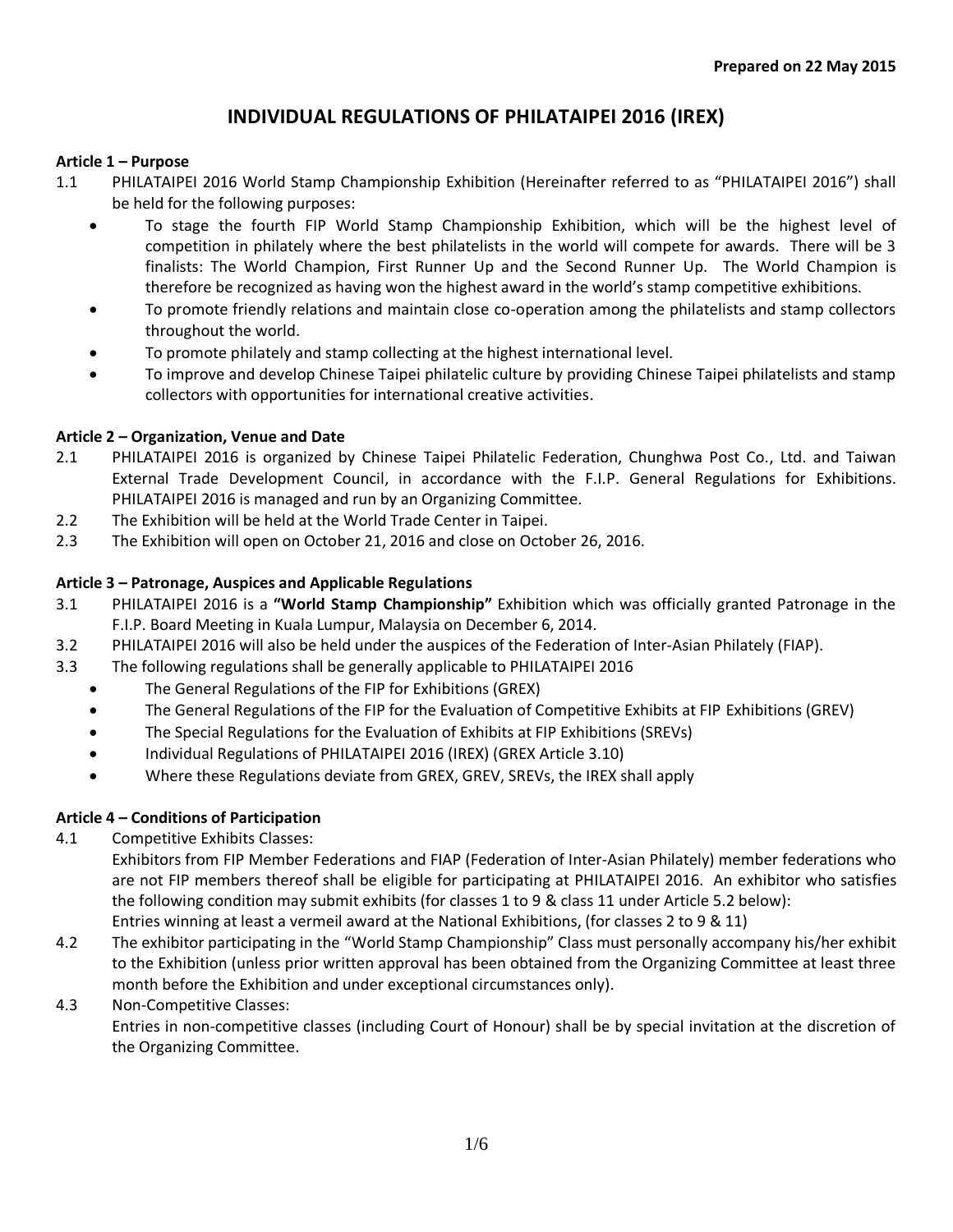|     |                                          | <b>Article 5 – Exhibition Classes</b>                                |                                                                                                                        |  |  |  |
|-----|------------------------------------------|----------------------------------------------------------------------|------------------------------------------------------------------------------------------------------------------------|--|--|--|
| 5.1 | Non-Competitive Exhibits (By Invitation) |                                                                      |                                                                                                                        |  |  |  |
|     | Α                                        | Court of Honour (eg FIP Grand Prix Club display, World Rarities etc) |                                                                                                                        |  |  |  |
|     | B                                        | <b>Other Non-Competitive Entries</b>                                 |                                                                                                                        |  |  |  |
| 5.2 | <b>Competitive Exhibits Classes</b>      |                                                                      |                                                                                                                        |  |  |  |
|     | Class 1                                  | World Stamp Championship                                             |                                                                                                                        |  |  |  |
|     |                                          |                                                                      | For Traditional Philately and Postal History exhibits that have been awarded                                           |  |  |  |
|     |                                          |                                                                      | a) FIP Gold / Large Gold medals at the exhibitions with patronage or auspices of FIP                                   |  |  |  |
|     |                                          |                                                                      | b) FIP Grand Prix (Grand Prix National, Grand Prix International, Grand Prix d'Honneur<br>And Grand Prix d'Exposition) |  |  |  |
|     |                                          |                                                                      | Neither the 10-year time frame restriction stated in GREX Article 9.1 nor GREX Article 9.6                             |  |  |  |
|     |                                          | applies here;                                                        |                                                                                                                        |  |  |  |
|     |                                          | <b>GREX Article 9.1</b>                                              | Participation in the FIP Championship Class is restricted to exhibits                                                  |  |  |  |
|     |                                          |                                                                      | which have received 95 or more points in FIP World Exhibitions                                                         |  |  |  |
|     |                                          |                                                                      | in any three separate years during the previous 10 years.                                                              |  |  |  |
|     |                                          | <b>GREX Article 9.6</b>                                              | On receiving the Grand Prid d'Honneur in the FIP Championship,                                                         |  |  |  |
|     |                                          |                                                                      | or having completed eligibility under Article 9.4, an exhibit may                                                      |  |  |  |
|     |                                          |                                                                      | only be shown out of competition by the same owner.                                                                    |  |  |  |
|     | Class 2                                  | <b>Traditional Philately</b>                                         |                                                                                                                        |  |  |  |
|     |                                          | A)                                                                   | National Class (Ching Dyansty / Chinese Postal Service)                                                                |  |  |  |
|     |                                          | B)<br>Asia, Oceania and Africa                                       |                                                                                                                        |  |  |  |
|     |                                          | C)<br>Europe                                                         |                                                                                                                        |  |  |  |
|     |                                          | D)<br>America                                                        |                                                                                                                        |  |  |  |
|     | Class 3                                  | <b>Postal History</b>                                                |                                                                                                                        |  |  |  |
|     |                                          | A)                                                                   | National Class (Ching Dynasty / Chinese Postal Service)                                                                |  |  |  |
|     |                                          | Asia, Oceania and Africa<br>B)                                       |                                                                                                                        |  |  |  |
|     |                                          | C)<br>Europe                                                         |                                                                                                                        |  |  |  |
|     |                                          | D)<br>America                                                        |                                                                                                                        |  |  |  |
|     | Class 4                                  | <b>Postal Stationery</b>                                             |                                                                                                                        |  |  |  |
|     | Class 5                                  | Aerophilately                                                        |                                                                                                                        |  |  |  |
|     | Class 6                                  | <b>Thematic Philately</b>                                            |                                                                                                                        |  |  |  |
|     |                                          | Exhibits will be classified under                                    |                                                                                                                        |  |  |  |
|     |                                          | A)<br>Nature                                                         |                                                                                                                        |  |  |  |
|     |                                          | B)<br>Culture                                                        |                                                                                                                        |  |  |  |
|     |                                          | C)<br>Technology                                                     |                                                                                                                        |  |  |  |
|     |                                          |                                                                      | Please indicate clearly in the Exhibit Application Form as to the sub-class (A,B or C) the exhibit                     |  |  |  |
|     |                                          | is entering.                                                         |                                                                                                                        |  |  |  |
|     | Class <sub>7</sub>                       | Revenue                                                              |                                                                                                                        |  |  |  |
|     | Class 8                                  | Youth Philately                                                      |                                                                                                                        |  |  |  |
|     |                                          |                                                                      | Age for Group A 10-15 years old                                                                                        |  |  |  |
|     |                                          | Age for Group B 16-18 years old                                      |                                                                                                                        |  |  |  |
|     |                                          |                                                                      | Age for Group C 19-21 years old (As of January 01, 2016)                                                               |  |  |  |
|     |                                          |                                                                      |                                                                                                                        |  |  |  |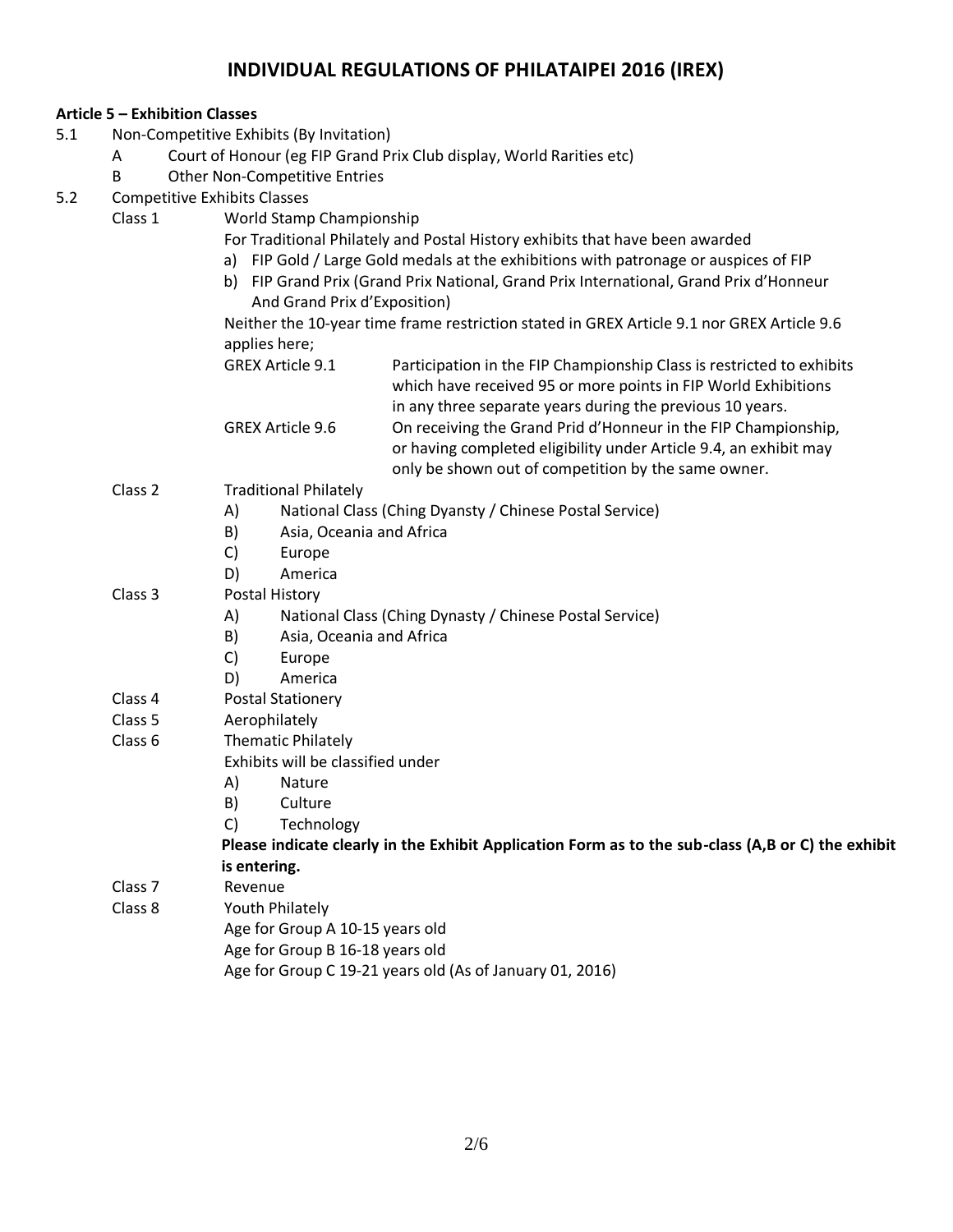## Class 9 Philatelic Literature

- A) Philatelic books and research papers (published on or after January 01, 2011)
- B) Philatelic magazines and periodicals (the whole annual volume issued after January 01, 2014)
- C) Catalogues (published after January 01, 2014)

**Exhibitors are requested to fill in the particulars stated in the "Philatelic Literature Exhibit Information Form", in addition to the "Exhibit Application Form".**

Class 10 One-Frame Exhibit

Exhibits in this class should be based on a narrow subject that is best treated as One Frame. An extract from a past International award winning multiple frame exhibits (5 to 8 frames) to One Frame is not allowed.

Awards are presented by Points (60 points to 100 points) and awarded by certificates only. No medals will be awarded.

Certificate of Participation will be given to exhibits attaining less than 60 points Exhibits will be classified under:

- A) Traditional
- B) Postal History
- C) Postal Stationery
- D) Aerophilately
- E) Astrophilately
- F) Thematic
- G) Maximaphily
- H) Revenue

**Please indicate clearly in the Exhibit Application Form as to the sub-class (A, B, or C, etc) the exhibit is entering.**

#### Class 11 Modern Philately (1980 to date)

The objectives are to encourage collectors of Modern Philatelic materials to exhibit at the highest level and to demonstrate to the Postal Administrations that there are an extensive body of philatelists who collect and study materials issued by them after 1980.

The Organizing Committee is making this class available for exhibits complying with the FIP special regulations for (A) Traditional Philately, (B) Postal History and (C) Postal Stationery.

Qualifying exhibits for the Modern Philately must contain philatelic materials issued by the Postal authorities after 1980. Stamp series of philatelic topics chosen for this class which were substantially issued on/after 1980 are qualified as topics for the Modern Philately. However, the exhibit may include a small percentage of material issued pre-1980 that is important and relevant to the exhibit.

Modern Philately exhibits will be judged according to the respective FIP SREVs currently in force for the above-mentioned three FIP classes.

The distribution of points available recognize that Modern Philatelic material is worthy of study and in many instances is difficult to acquire, treat and present while the short passage of time since their issue has not provided an accurate indication of importance or rarity.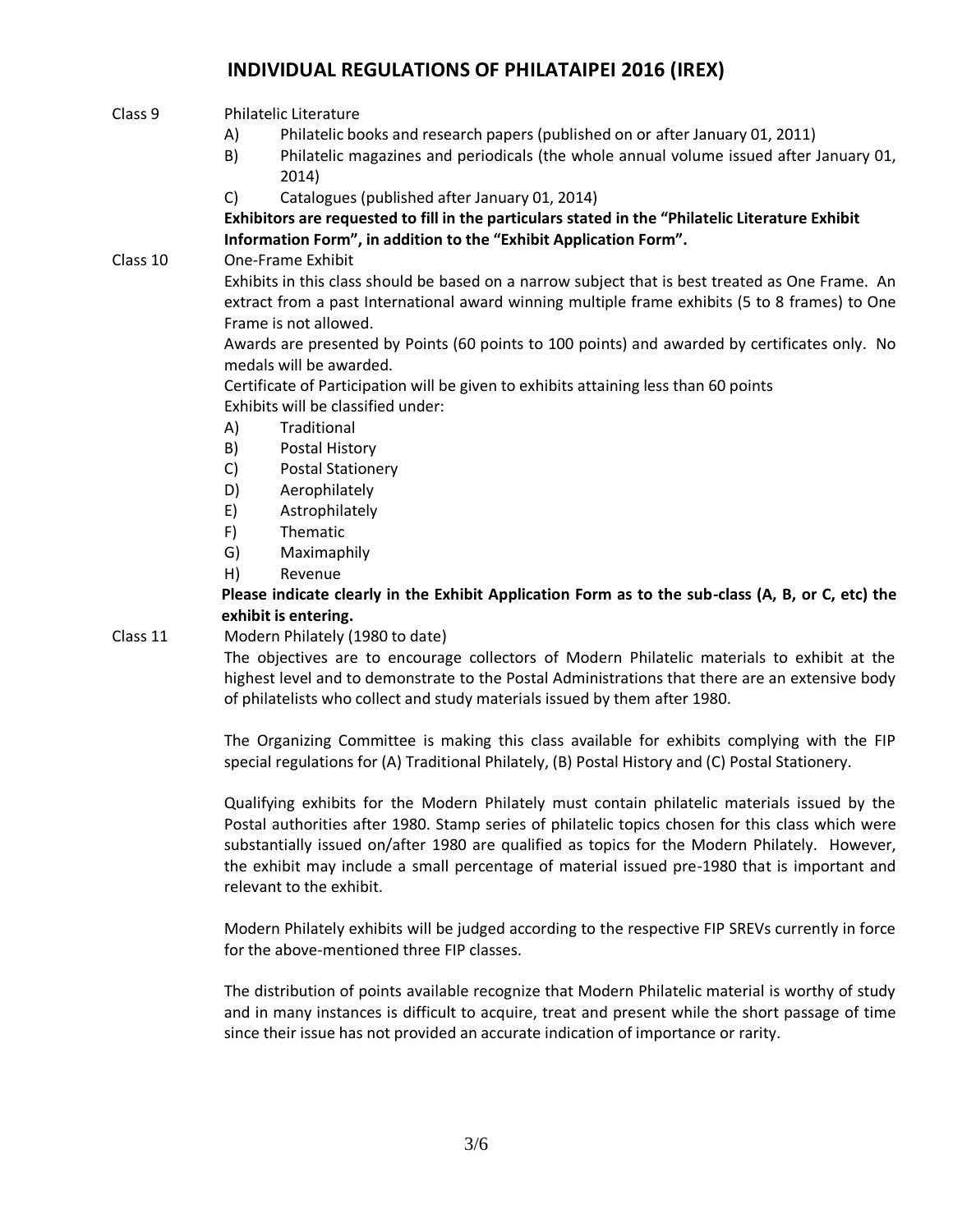FIP medals will be awarded to the appropriate exhibit and they will be recorded in the FIP Awards records. Certificate of Participation will be given to exhibits attaining less than 60 points.

Acceptance of entry into the Modern Philately for PHILATAIPEI 2016 will be based on the recommendation of national commissioners and at the discretion of the PHILATAIPEI 2016 Organizing Committee. Acceptance of any entries in the Modern Philately will not preclude acceptances of entries in any other class. All other requirements of the PHILATAIPEI 2016 IREX will apply.

## **Article 6 – Judging of Exhibits and Awards**

6.1 Exhibits in the Competitive Classes will be judged by appointed and accredited FIP judges in accordance with the principles laid down in the GREV and SREVs. Any deviation in judging system has to have the prior approval of the FIP Board.

# **Article 7 – Frame Size and Allotment of Frames**

7.1 The exhibition frame at PHILATAIPEI 2016 shall be 97cm x 120cm. Each frame shall have a capacity for 16 (four sheets in four rows) album pages, 23cm x 29cm each in size (maximum) including their protective mount. Album pages slightly exceeding the said size shall be accepted if the pages can be overlapped in the frame, in which case, the Organizing Committee shall not be responsible for any loss of, or damage to, the pages.

## 7.2 All exhibits must be mounted on white or light colored pages.

- **No exhibit mounted on dark colored or black pages will be accepted.**
- 7.3 The original copy of Expertizing Certificate must be placed at the disposal of the Jury by inserting it at the back of the page. **A small letter © is to be denoted at the right bottom corner of the display sheet.**
- 7.4 Every exhibit shall be allotted five (5) or eight (8) frames (with the exception of the classes 8 & 10) according to GREX Articles 6.4 & 6.5. Eight (8) frames shall be allotted to exhibits under Class 1: World Stamp Championship.<br>Class 8

|                           |          | $1 - 3$ frames            |
|---------------------------|----------|---------------------------|
|                           | R۰       | 2 – 4 frames              |
|                           | $\Gamma$ | $3 - 5$ frames            |
| <b>One-Frame Exhibits</b> |          | 1 frame                   |
|                           |          | Youth Philately Groups A: |

## **Article 8 – Application and Acceptance**

- 8.1 Exhibitors shall submit one Exhibit Application Form for each exhibit applied for through the Commissioners of their respective countries, as provided for in Articles 11 and 21 of GREX.
- 8.2 The Organizing Committee, with the advice of the FIP Consultant, shall have the authority to accept or reject entries without specifying the reason therefore.
- 8.3 Exhibit Application Forms duly filled shall be submitted through the respective Commissioners to the Commissioner General not later than January 15, 2016. When submitting the Exhibit Application Form, the exhibitor shall attach a copy of the introductory page, in one of the FIP's official languages.
- 8.4 Exhibitors may enter exhibits under a pseudonym. However, their true identities must be notified to the Organizing Committee (GREX Article 16).
- 8.5 Notification of acceptance or rejection shall be sent to the applicants through their respective Commissioners **not later than** May 25, 2016.
- 8.6 The Commissioners are to collect the participation fee from the exhibitors, and shall remit to the Organizing Committee by June 30, 2016.
- 8.7 Each exhibit shall be listed in the exhibition catalogue under its given title as stated in the application form.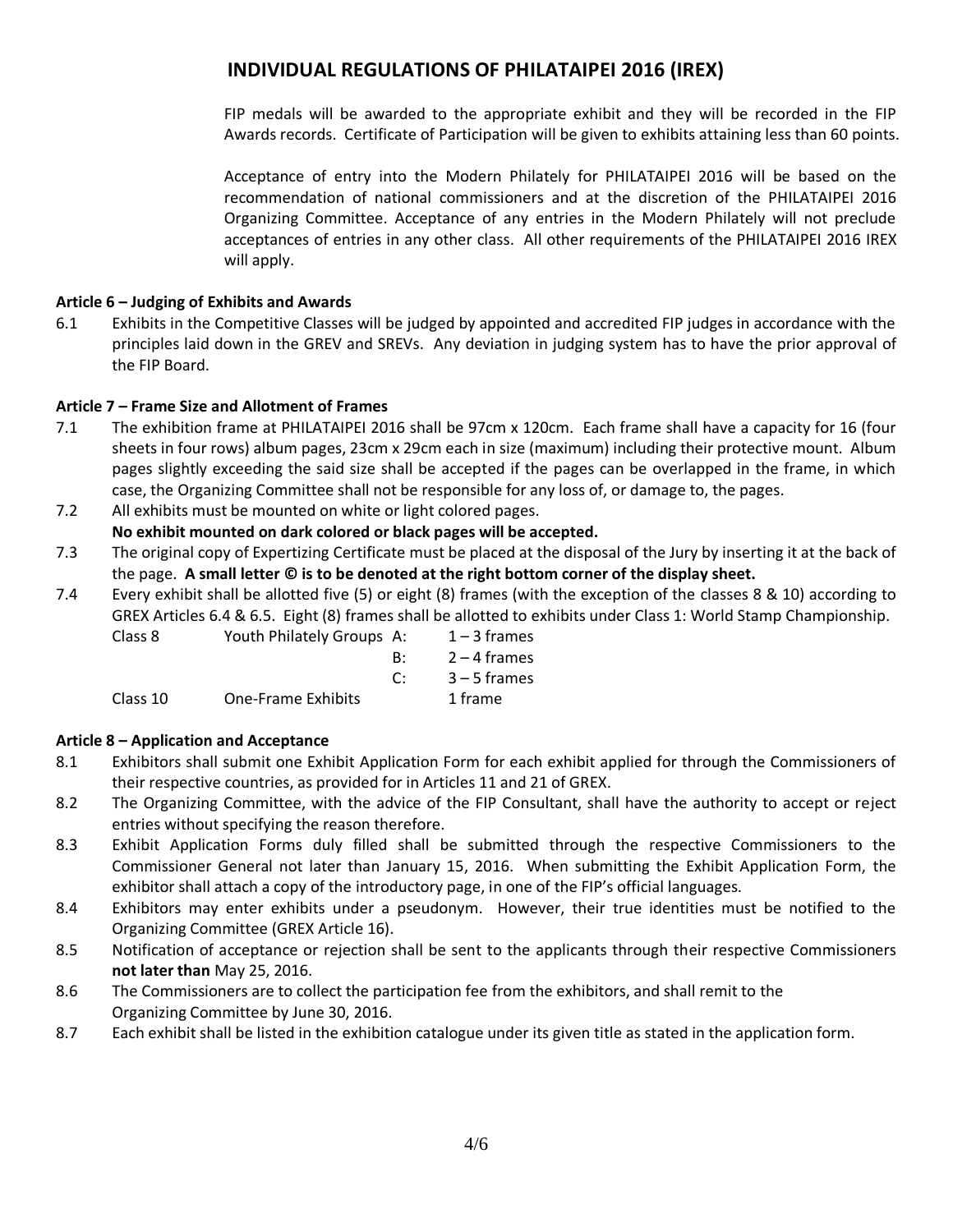8.8 When the title of the exhibit differs from the past (irrespective of minor or major changes), **the previous title of the exhibit must be stated in the Exhibit Application Form**. Furthermore the FIP created Exhibitor's Identity Number must be stated. This ID number could be obtained from the Secretary of your Federation. The FIP Secretariat circulates annually "a list of Awards and ID Nos for all exhibitors" of the member federation concerned, together with the annual membership dues invoice.

#### **Article 9 – Participation Fee**

- 9.1 There is no fee for Non-Competitive Class entries.
- 9.2 The participation fee for Competitive Classes (except Classes 8, 9 & 10) will be US\$80 per frame.
- 9.3 The participation fee for Literature (Class 9) is US\$90 per exhibit.
- 9.4 The participation fee for One-Frame Exhibit (Class 10) is US\$120 per exhibit.
- 9.5 The participation fee for Youth Philately Class (Class 8) is free.

#### **Article 10 – Handling of Exhibits**

- 10.1 In the event an exhibit is delivered late or fails to be delivered, or in the event the page size does not comply with the provisions of Article 7.1, the exhibit will not be judged and the participation fee shall not be refunded.
- 10.2 Each exhibit page shall be placed in a transparent protective cover and numbered in a consistent manner, in the lower right hand corner margin.
- 10.3 The Organizing Committee shall certify the receipt of the exhibits to the exhibitors or the Commissioners.
- 10.4 The Organizing Committee shall distribute exhibit envelopes and exhibit inventory forms through the Commissioners to the exhibitors.
- 10.5 Each and every exhibit shall be forwarded in the envelope provided (one envelope is allotted per frame). The exhibit inventory form shall be put in the envelope for the first frame.
- 10.6 The Organizing Committee strongly recommend that all exhibits are delivered by hand by the National Commissioners. **Personal deliver by hand by the exhibitors (or his/her friends) are not allowed.**
- 10.7 Exhibitors in the Philatelic Literature Class (Class 9A, 9B and 9C) must send two copies of each title or volume none of these are returnable. Periodicals shall exhibit a complete volume or year. Philatelic Literature exhibits must be received by the Organizing Committee no later than August 20, 2016, in order that preliminary judging may take place. The exhibits will not be returned. One set each of the exhibits will be kept by the Chinese Taipei Philatelic Federation and the other to be sent to FIP, mail charges to be born by the Organizing Committee.
- 10.8 The address to which Philatelic Literature exhibits must be sent is the Organizing Committee of PHILATAIPEI 2016 World Stamp Exhibition. The address of the Organizing Committee is stated under article 17.1.

#### **Article 11 – Mounting and Dismounting of Exhibits**

- 11.1 The mounting and dismounting of the exhibits shall be undertaken by the Organizing Committee. In the event the exhibitor or Commissioner requests to mount or dismount his exhibit, the Organizing Committee shall provide the directions and conditions under which this may be undertaken.
- 11.2 The exhibitor or Commissioner shall pay for the costs of (a) delivering his exhibit to the Exhibition site as well as (b) collecting his exhibit at the close of the Exhibition from the Exhibition site and returning to his country.
- 11.3 Dispatching exhibits to the Organizing Committee and returning of exhibits by means of Air Cargo are not allowed.
- 11.4 No complaints after the dismounting and return of the exhibit to the exhibitor or Commissioner will be entertained by the Organizing Committee.
- 11.5 Requests for return, dismounting etc of the exhibits during the Exhibition period shall not be accepted.

## **Article 12 – Customs Regulations**

12.1 The Organizing Committee shall establish simplified customs procedures through the customs consultative committee, and details of the applicable custom regulations shall be sent to the exhibitor / Commissioner in each country.